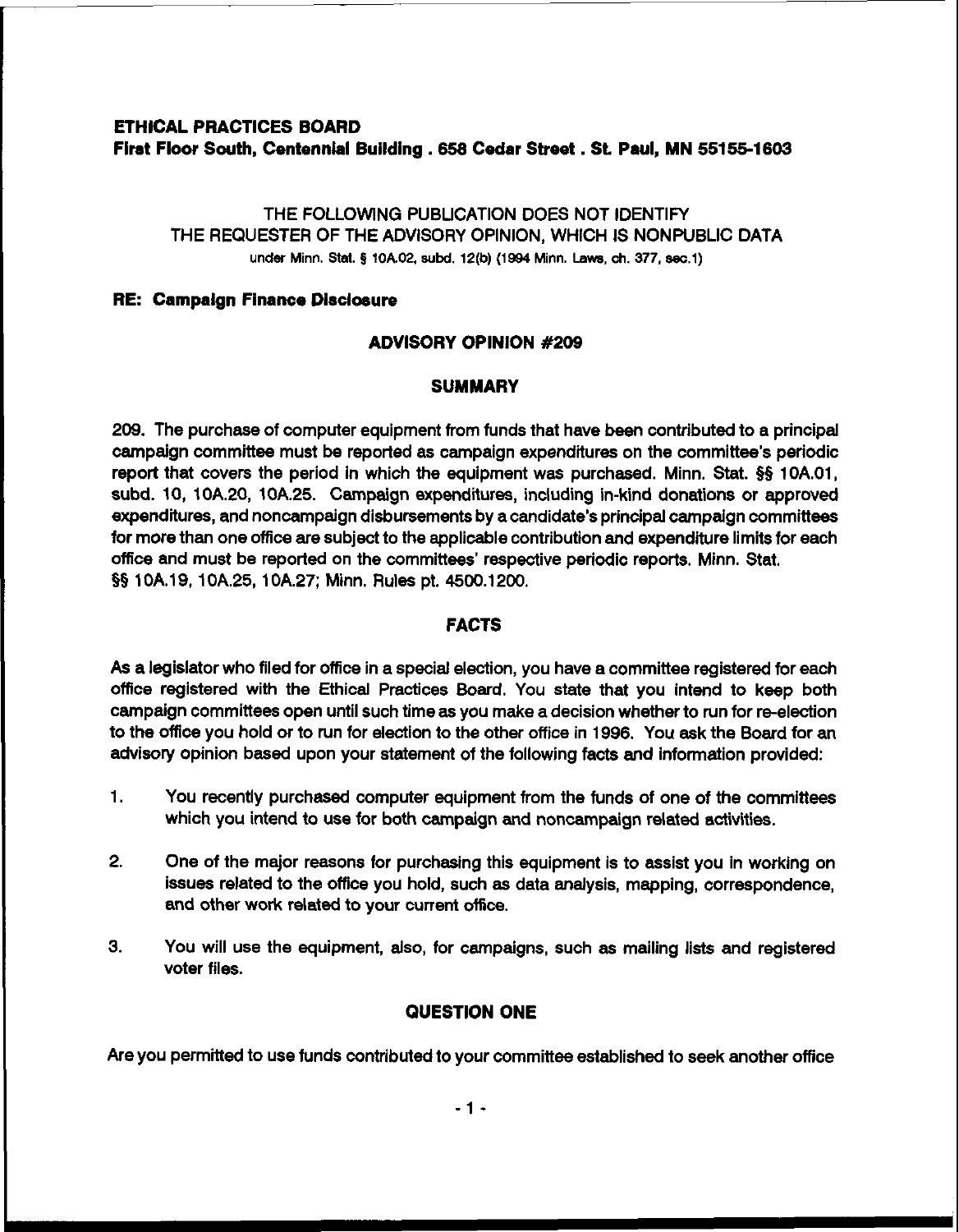for noncarnpaign disbursements related to your service in the office you hold?

### **OPINION**

No. Minn. Stat. **5 1 OA.O1,** subd. **10c (j).** 

### **QUESTION TWO**

Are you permitted to make campaign expenditures from both principal campaign committees for the respective offices between now and filing for office for nomination or election to one of the two offices?

### **OPINION**

Yes. Campaign expenditures for each office must be paid from the committee you established to seek the respective office. For example, the purchase of computer equipment from funds that have been contributed to committee established for the office you hold must be reported as campaign expenditures on that committee's periodic report for the period in which the equipment was purchased.

If your other committee uses the computer purchased and owned by the committee for the office you hold, your other committee must pay the committee owning the equipment for the fair market value of the use of the equipment, otherwise the use of the equipment is an in-kind donation from your committee for the office you hold, which is prohibited. **A** principal campaign committee is prohibited from accepting a contribution from another principal campaign committee, including an in-kind donation in the form of use of a principal campaign committee's computer. Minn. Stat. **5** 10A.27, subd. 9(a)

### **QUESTION THREE**

Are you required to sign and file a separate public subsidy agreement for the other committee upon signing a public subsidy agreement for the committee established for the office you hold?

#### **OPINION**

Yes. **A** public subsidy agreement for the office you hold signed and filed after December **31, 1994,** remains in effect until December **31, 1996,** when the election cycle for that office ends or the termination of that committee, whichever occurs first. **A** public subsidy agreement for the other committee tiled during a special election expires 60 days after the special election was held for that office. You may tile a public subsidy agreement for your other committee at any time after the special election cycle ends to September **1, 1996,** which will remain in effect until December 31, **1996,** when the regular election cycle for that office ends or the termination of your other committee, whichever occurs first. Minn. Stat. **5 lOA.3Z.**